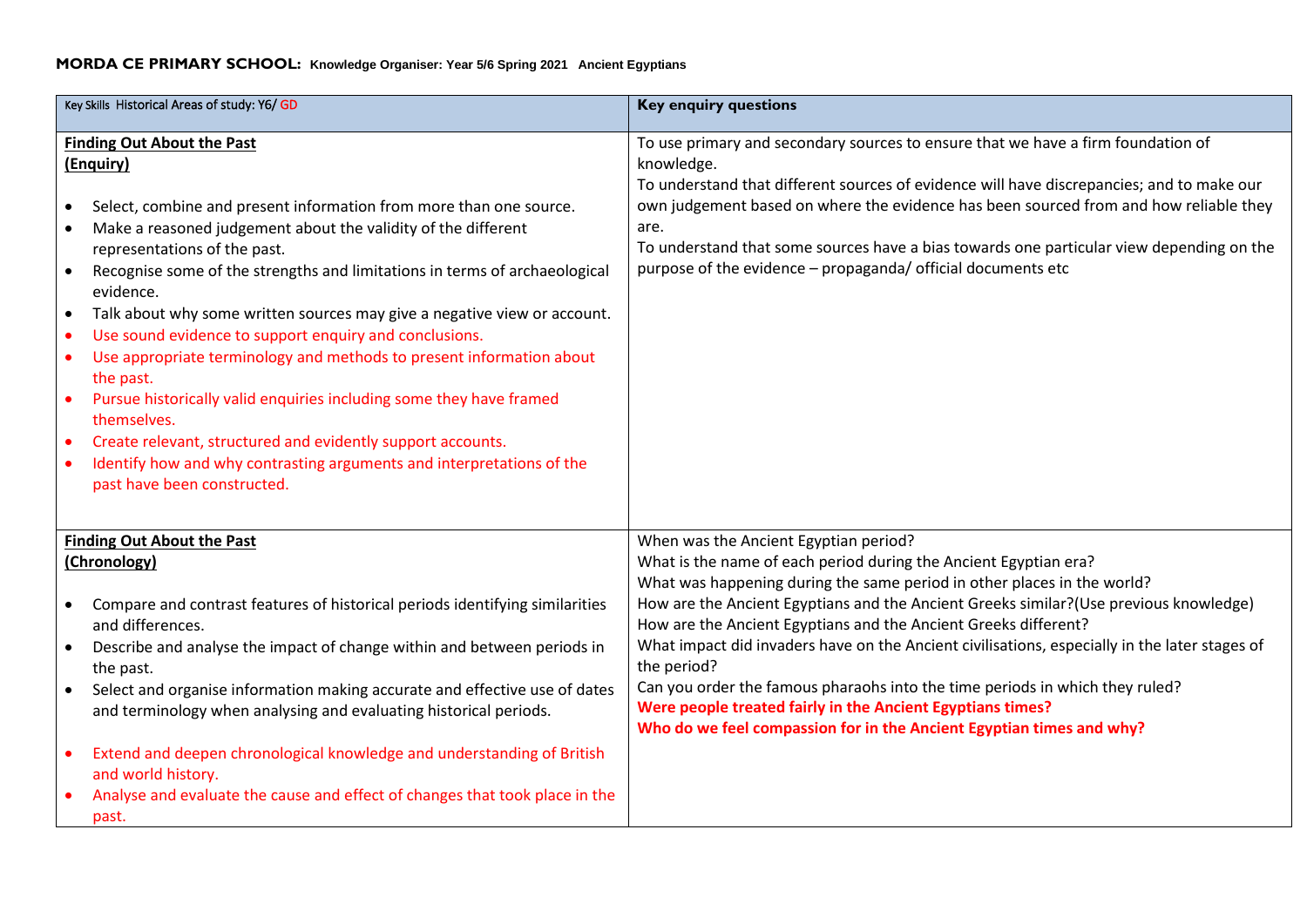| Describe the ways in which different types of historical sources are used<br>rigorously to make historical claims.                                                                                                                                                                                                                                            |                                                                                                                                |
|---------------------------------------------------------------------------------------------------------------------------------------------------------------------------------------------------------------------------------------------------------------------------------------------------------------------------------------------------------------|--------------------------------------------------------------------------------------------------------------------------------|
| <b>Historical Events</b>                                                                                                                                                                                                                                                                                                                                      | What significant events took place during this period?                                                                         |
| Describe features of past events and make links between them.                                                                                                                                                                                                                                                                                                 | How did the Ancient Egyptian period end?                                                                                       |
| Interpret and evaluate a key historical event from more than one<br>$\bullet$                                                                                                                                                                                                                                                                                 | King Tutankhamun - and his $18th$ dynasty                                                                                      |
| perspective or view point.                                                                                                                                                                                                                                                                                                                                    | Cleopatra's reign                                                                                                              |
| Support evaluations with a range of evidence from a range of sources<br>$\bullet$                                                                                                                                                                                                                                                                             |                                                                                                                                |
| Identify significant events, make connections, draw contrasts, and analyse<br>$\bullet$<br>trends within periods and over long arcs of time.<br>Understand and explain the reasons for, and results of, key historical<br>$\bullet$<br>events.<br>Support evaluations with a range of effective evidence from a range of<br>$\bullet$<br>appropriate sources. |                                                                                                                                |
| Lifestyles of People in the Past                                                                                                                                                                                                                                                                                                                              | What are the similarities and differences to life in Ancient Egypt to present time?                                            |
| Describe and make links between a range of past societies.                                                                                                                                                                                                                                                                                                    | Compare and contrast how Egypt is now to how Egypt was in the Ancient Egyptian times?                                          |
| Analyse and give reasons for the characteristics of a range of significant<br>$\bullet$                                                                                                                                                                                                                                                                       | What was the Egyptian order in their society?                                                                                  |
| groups form the past, e.g. Ancient Egyptians, Native Americans, etc.                                                                                                                                                                                                                                                                                          | How did the Egyptian people live?                                                                                              |
| Describe and give reasons for the beliefs held by different societies in the<br>$\bullet$                                                                                                                                                                                                                                                                     | -Clothes/Jewellery<br>- Song and dance<br>-Games                                                                               |
| past.                                                                                                                                                                                                                                                                                                                                                         | - Food and drink<br>-Hunting and fishing<br>- Buying and selling<br>How important was the River Nile to the Ancient Egyptians? |
| Compare and contrast the distinctive features of past societies.                                                                                                                                                                                                                                                                                              | What were the lifestyles of the Egyptian people like?                                                                          |
|                                                                                                                                                                                                                                                                                                                                                               | Why were the pyramids built?                                                                                                   |
|                                                                                                                                                                                                                                                                                                                                                               | What was the Valley of the Kings and why was it important?                                                                     |
|                                                                                                                                                                                                                                                                                                                                                               | Who were the main Egyptian gods?                                                                                               |
|                                                                                                                                                                                                                                                                                                                                                               | Why were the gods important to the Egyptian people?                                                                            |
|                                                                                                                                                                                                                                                                                                                                                               | What did the Egyptians think happened when you died? How does this link to the Egyptian                                        |
|                                                                                                                                                                                                                                                                                                                                                               | Gods and the afterlife?                                                                                                        |
|                                                                                                                                                                                                                                                                                                                                                               | What is the weighing of the heart?                                                                                             |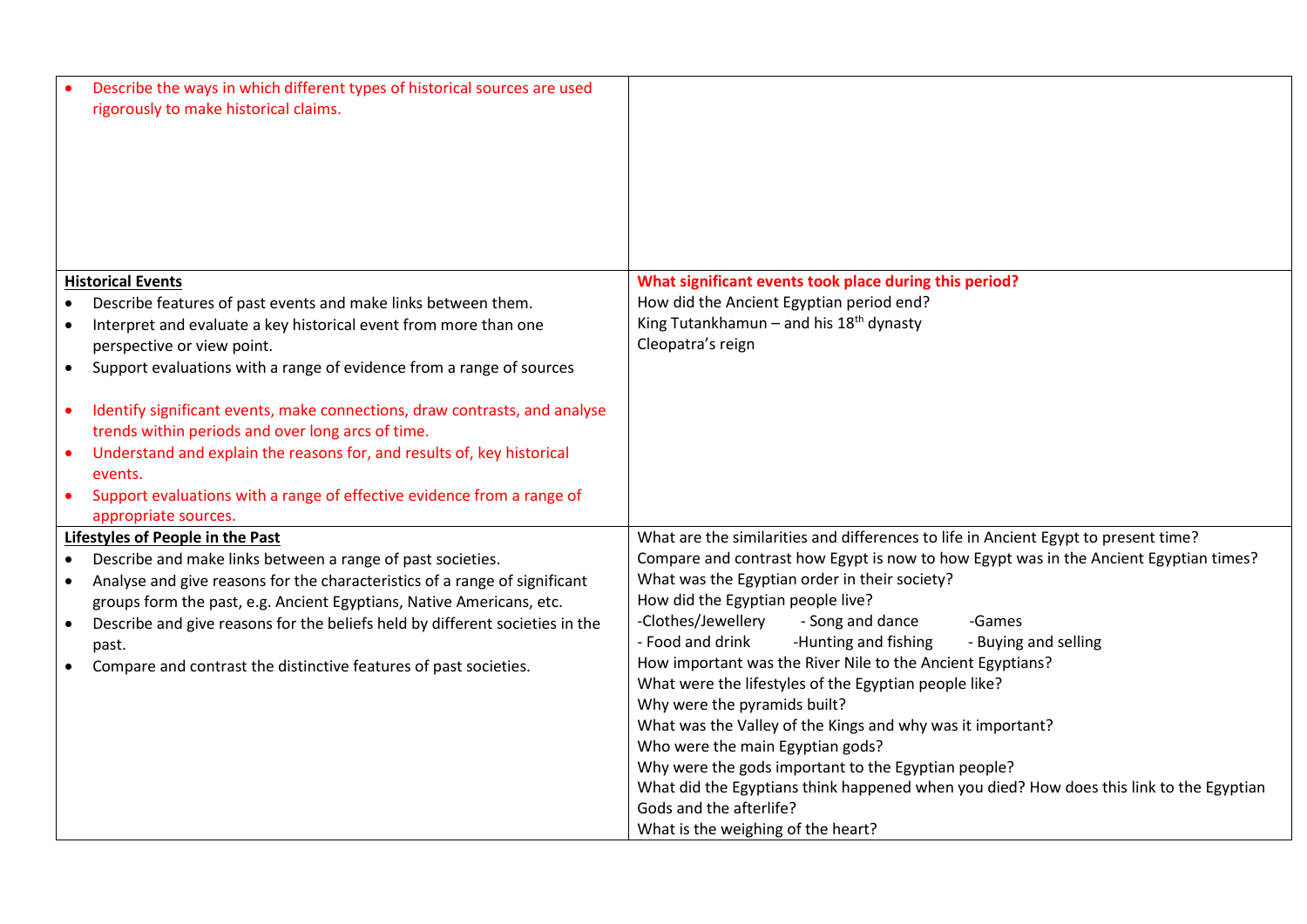|                                                                              | Why did the Egyptians mummify their dead?                                                   |
|------------------------------------------------------------------------------|---------------------------------------------------------------------------------------------|
|                                                                              | What is the process of mummification?                                                       |
|                                                                              | What else did the put inside of the tombs and sarcophagus?                                  |
|                                                                              |                                                                                             |
|                                                                              |                                                                                             |
|                                                                              |                                                                                             |
|                                                                              |                                                                                             |
|                                                                              |                                                                                             |
|                                                                              |                                                                                             |
|                                                                              |                                                                                             |
|                                                                              |                                                                                             |
| <b>Significant Historical People</b>                                         | Who do we admire in the Ancient Egyptians for showing courage?                              |
|                                                                              | Who were the significant historical figures of the time during the Ancient Egyptian period? |
| Use a wide range of evidence to compare and analyse the lives of significant | What evidence is there to show that these people were courageous in their acts?             |
| historical people from the same historical period.                           | <b>Who was Tutankhamun?</b>                                                                 |
| Use a wide range of evidence to compare and analyse the lives of significant | What happened to King Tutankhamun?                                                          |
|                                                                              | How was King Tutankhamun different to other pharaohs?                                       |
| historical people from different historical periods                          |                                                                                             |
|                                                                              | Where was his tomb discovered?                                                              |
| Describe a significant society or issue in world history and its             | Who discovered his tomb?                                                                    |
| interconnections with other world developments.                              | In what year was he discovered?                                                             |
| Use appropriate evidence sources to identify how people's lives have been    | Why was it such a significant discovery?                                                    |
| shaped by people and events.                                                 | How have views changed over time from Carter's discovery to present day?                    |
|                                                                              | Why have views changed?                                                                     |
|                                                                              | <b>Who is Cleopatra?</b>                                                                    |
| <b>A Algorithm of Algorithm Construction</b>                                 |                                                                                             |

## Mantle of the Expert

A team of archaeologists have discovered a tomb in the Valley of the Kings and they are about to open it up to discover what artefacts are hidden inside. They are joining Howard Carter and Lord Carnarvon at the time that they discovered King Tutankhamun.

**Commission** : To document the findings inside of the tomb ready for a museum exhibition. **Client** : Cairo and British Museum **Responsible Team** : Ancient Egyptian Archaeologist

**Key Vocabulary : Ancient Egyptians, The River Nile, Pyramids, Sphinx, Scarab Beetles, Pharaohs, Slaves, Tombs, Temples, Hieroglyphics, Sarcophagus, Shabti, Papyrus, Cartouche, Ankh, Amulet, Dynasty, Canopic Jars, Khol, Natron, Wadjet Eye, Tutankhamun**